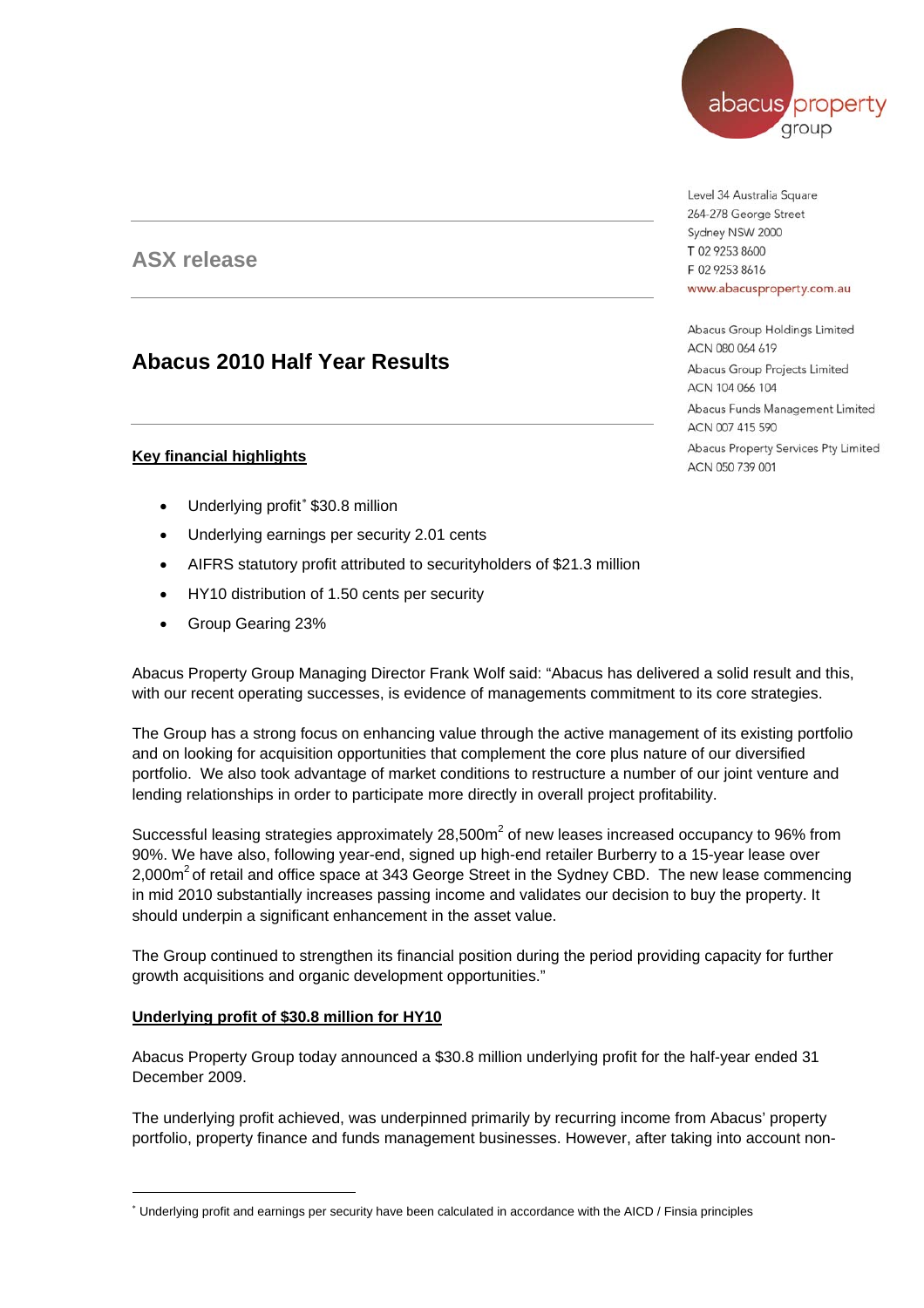

cash fair value adjustments on the valuation of Abacus' investment properties and non recurring items, Abacus recorded an after tax statutory profit excluding minorities for the half-year of \$21.3 million.

The Group generated strong underlying cash flows of \$29.8 million from operating activities, which adequately covered HY10 distributions of \$22.8 million.

| <b>Summary Profit and Loss Statement</b>             | 31 December 2009 |
|------------------------------------------------------|------------------|
| Statutory net profit attributed to security holders  | \$21.3m          |
| Plus fair value adjustments on investment properties | \$10.8m          |
| Less fair value movement in derivatives              | (\$6.2m)         |
| Plus loan write down as part of ADIF II restructure  | \$4.9m           |
| <b>Underlying profit</b>                             | \$30.8m          |
| Underlying earnings per security                     | $2.01$ cps       |
| Distribution per security                            | $1.50$ cps       |

As at 31 December 2009, Abacus had net assets of \$1,099.4 million, with net tangible assets per security of \$0.60.

| <b>Summary Balance Sheet</b>  | 31 December 2009 |
|-------------------------------|------------------|
| <b>Total Assets</b>           | \$1,508.1m       |
| <b>Interest Bearing Debt</b>  | \$358.9m         |
| <b>Other Liabilities</b>      | \$49.8m          |
| <b>Net Assets</b>             | \$1,099.4m       |
| NTA per security              | \$0.60           |
| Gearing <sup>1</sup>          | 22.8%            |
| Covenant Gearing <sup>2</sup> | 28.0%            |

*1. Gearing is calculated as Net Debt/Total Assets less Cash* 

*2. Covenant Gearing is calculated as Total Liabilities/Total Tangible Assets* 

#### **Capital management**

Abacus continued to strengthen its financial position during the period:

- raising \$91.4m via placement to new and existing institutional securityholders;
- selling an additional \$54m of non-core assets that no longer meet investment objectives; and
- our weighted average debt maturity of 1.3 years provides us with sufficient time to re-negotiate our facilities.

Consequently, Group Gearing was further reduced to 22.8% and Covenant Gearing to 28.0% at 31 December 2009. Abacus now has the opportunity to progressively move towards our target Group Gearing range of 30-35% as we take advantage of further acquisition opportunities over the medium term.

We have commenced discussions with our bankers on the Group's refinancing requirements, as facilities approach maturity.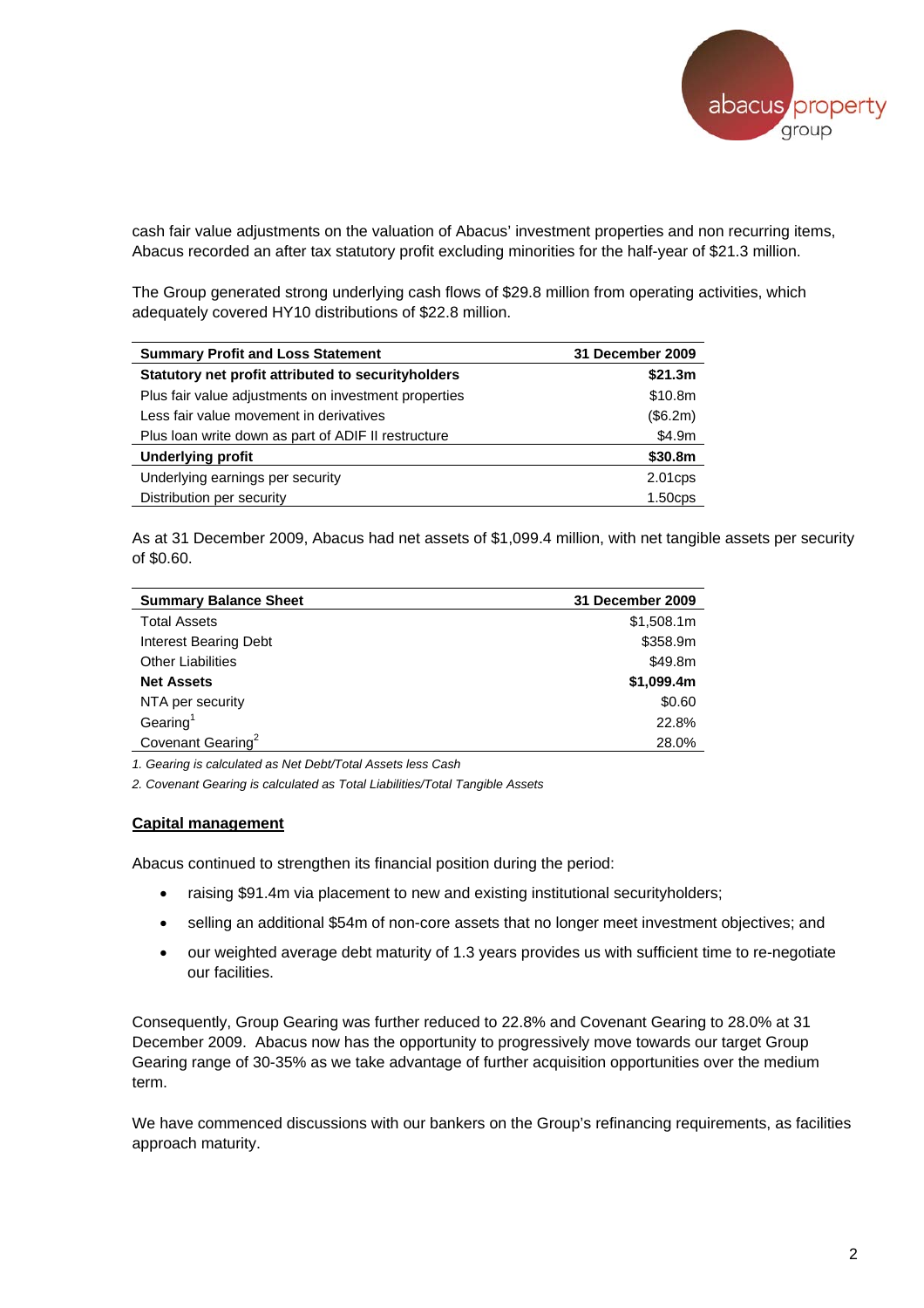

## **Operational review**

#### **Investment property portfolio**

- Direct property investments of \$830 million
- Portfolio cap rate: 8.53%
- Occupancy 96%
- Annualised like for like rental growth 3.2%
- Weighted lease expiry profile 4.3 years.

The investment property portfolio delivered gross revenue of \$39.9 million and an EBITDA contribution of \$30 million. During the period Abacus has entered into new or renewed leases of approximately 33,000 $\text{m}^2$  of space, while maintaining rental rates on new leases. This helped occupancy rise to 96% from 90% at 30 June 2009.

30% of the investment portfolio was independently re-valued at 31 December 2009, with values falling 1.5% (\$12m). The weighted average portfolio cap rate remained unchanged at 8.53%. Abacus ensures all assets are independently revalued every 12 months.

Abacus continues in its efforts to re-weight the portfolio to larger higher quality assets through recycling smaller non-core assets into the market with approximately \$54 million of assets sold in the six months to 31 December.

## **Funds management**

Abacus has external assets under management of \$943 million. The funds management business contributed \$4 million to the Group's results, or \$8.9 million excluding non recurring \$4.9 million ADIFII loan write-down.

Abacus has made good progress on a number of its restructuring strategies:

- ADIF II product restructured and new PDS issued; and
- sale of two hotels in AHF and well progressed on the divestment of other assets.

Abacus continues to work on its various re-financing strategies. We:

- have successfully refinanced \$54m of debt for the ADIF II fund;
- are well advanced on finalising the refinance and extension of \$134m of debt due in CY10 in the Storage Fund; and
- have repaid a number of AHF facilities with asset sale proceeds.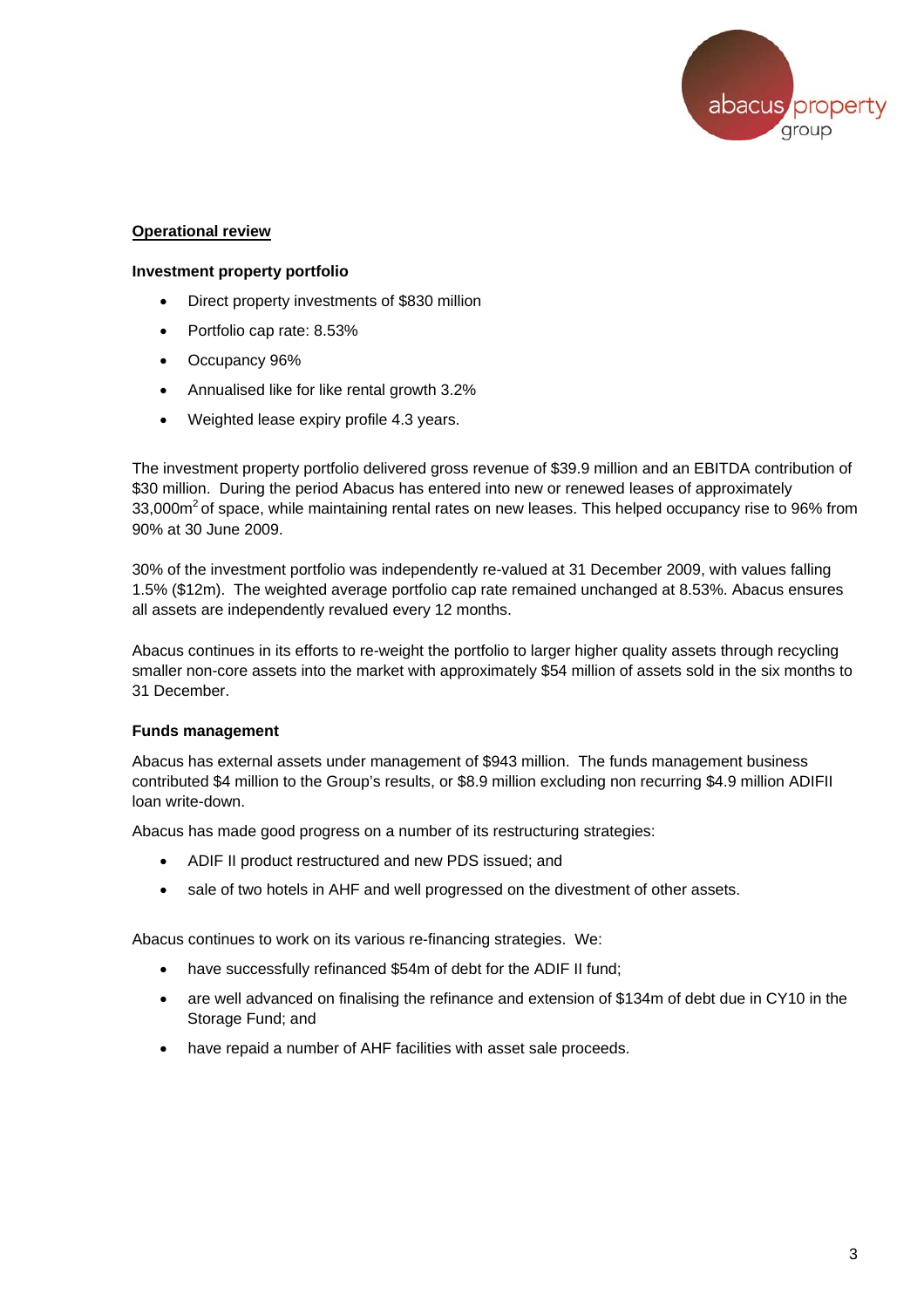

#### **Joint ventures and projects**

- \$118m invested in 12 diverse joint venture projects
- \$71m deployed across a number of co-investments.

Abacus took advantage of market conditions to restructure a number of our joint venture and lending relationships, in order to ensure we receive equity type returns from our involvement in specific projects.

The joint ventures and projects business generated \$4 million in EBITDA during the period. JV projects are progressing well with a number of projects due for realisation over the next 12 months:

- Cardinia Road, Pakenham Victoria, a 54ha suburban development outside Melbourne: sales have commenced with strong interest;
- Bay Street, Brighton Victoria, a 5,400m<sup>2</sup> suburban development within the Melbourne Bayside: conditional sale of retail stratum for \$36m;
- Edgecliff on the Beach, Hampton Victoria, a luxury four level apartment development in a unique waterfront location has achieved pre-sales of over 50% with construction due to be completed August 2010; and
- 4 lots have been sold at the Colemans Road industrial development with the remaining 5 lots targeted for sale by the end of the year.

## **Property finance**

- Loan book 11 loans totalling \$109.2 million
- Majority of loans secured by first mortgages

As at 31 December 2009, property finance assets reduced to \$109 million from \$146 million at 30 June 2009. Abacus has taken advantage of the current environment to restructure a number of loans during the half, to increase our participation in the project's and our share of the net profits.

Abacus is actively seeking to reduce the size of its property finance book with expectations that circa 35% of the book will be repaid within 12 months.

There were no impairments during the period. The loan book is tested for impairment every six months.

## **Strategy and outlook**

Abacus has a domestic core plus, asset-centric business model where the properties are the Group's main profit drivers. Abacus believes it's not the quantity of assets that is important, but rather the nature of the assets we control and the opportunities they present. Abacus looks to actively manage its portfolio to reposition assets, address tenancy flaws and extract value from redevelopment.

Abacus remains focused on delivering securityholder returns via its core strategies

- Actively manage our existing portfolio of core plus assets, in which we will look to secure recurring income and capitalise on as market conditions improve
- Recycle assets that no longer meet investment objectives into new acquisitions that will provide the next generation of value add opportunities